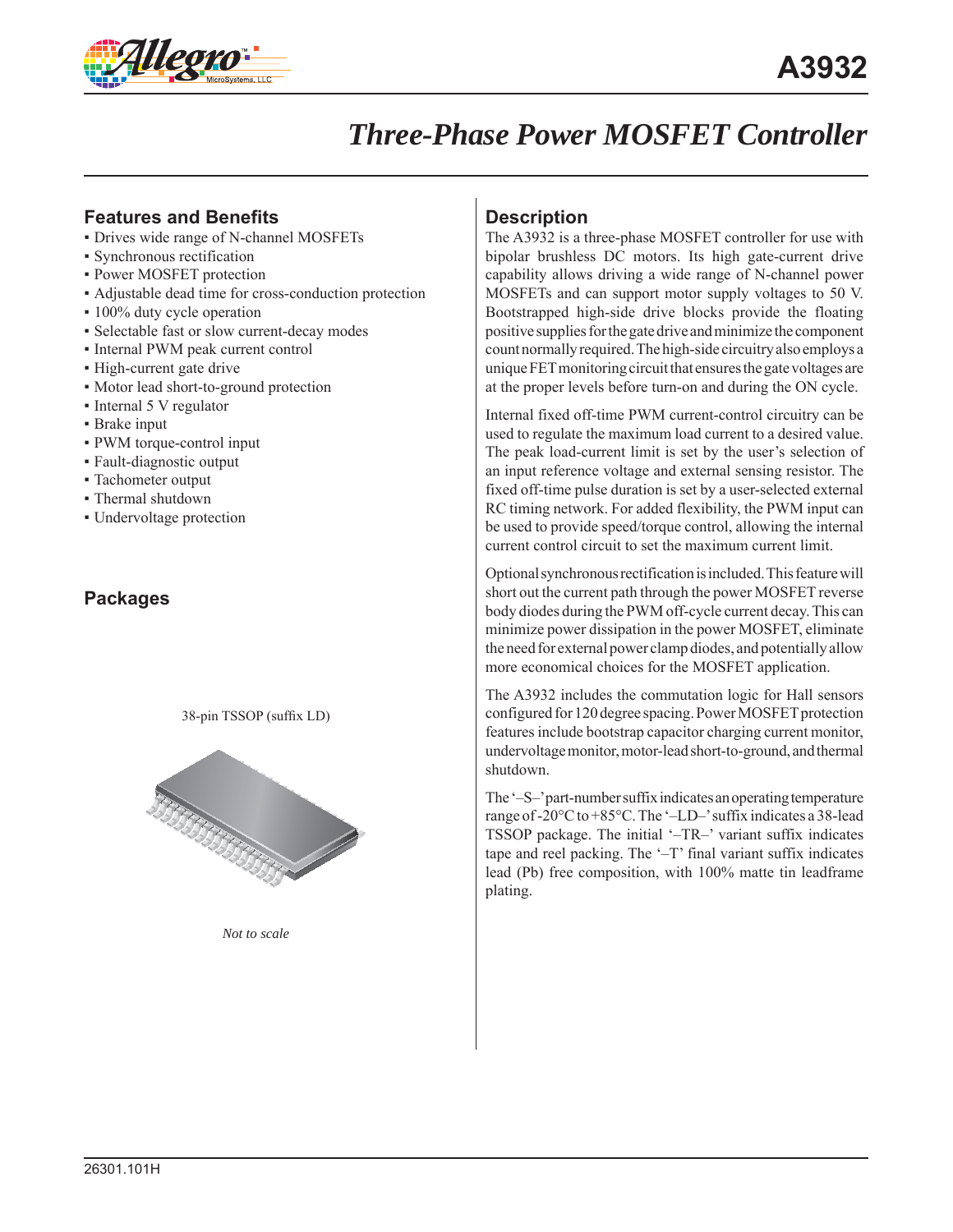#### **Selection Guide**

| Part Number  | Packing              |
|--------------|----------------------|
| A3932SLDTR-T | 4000 pieces per reel |

#### **Absolute Maximum Ratings**

| <b>Characteristic</b>                | Symbol                     | <b>Notes</b> | Rating                     | <b>Units</b> |
|--------------------------------------|----------------------------|--------------|----------------------------|--------------|
| Supply Voltage                       | $\mathsf{V}_{\mathsf{BB}}$ |              | 50                         | V            |
| Peak Regulator Voltage               | $V_{REG}$                  |              | 15                         | V            |
| Logic Input Voltage Range            | $V_{IN}$                   |              | $-0.3$ to $V_{LCAP}$ + 0.3 | $\vee$       |
| Sense Voltage Range                  | $V_{\text{SENSE}}$         |              | $-5$ to 1.5                | $\vee$       |
| Output Voltage Range                 |                            |              |                            | $\vee$       |
| SA, SB, SC Pins                      |                            |              | $-5$ to 50                 |              |
| GHA, GHB, GHC Pins                   |                            |              | $-5$ to $V_{BB}$ + 17      | $\vee$       |
| CA, CB, CC Pins                      |                            |              | $V_{Sx}$ + 17              | V            |
| <b>Operating Ambient Temperature</b> | $T_A$                      | Range S      | $-20$ to 85                | °C           |
| Junction Temperature                 | $T_{\rm J}$                |              | 150                        | °C           |
| Storage Temperature                  | $T_{\text{stg}}$           |              | $-55$ to 150               | $^{\circ}$ C |

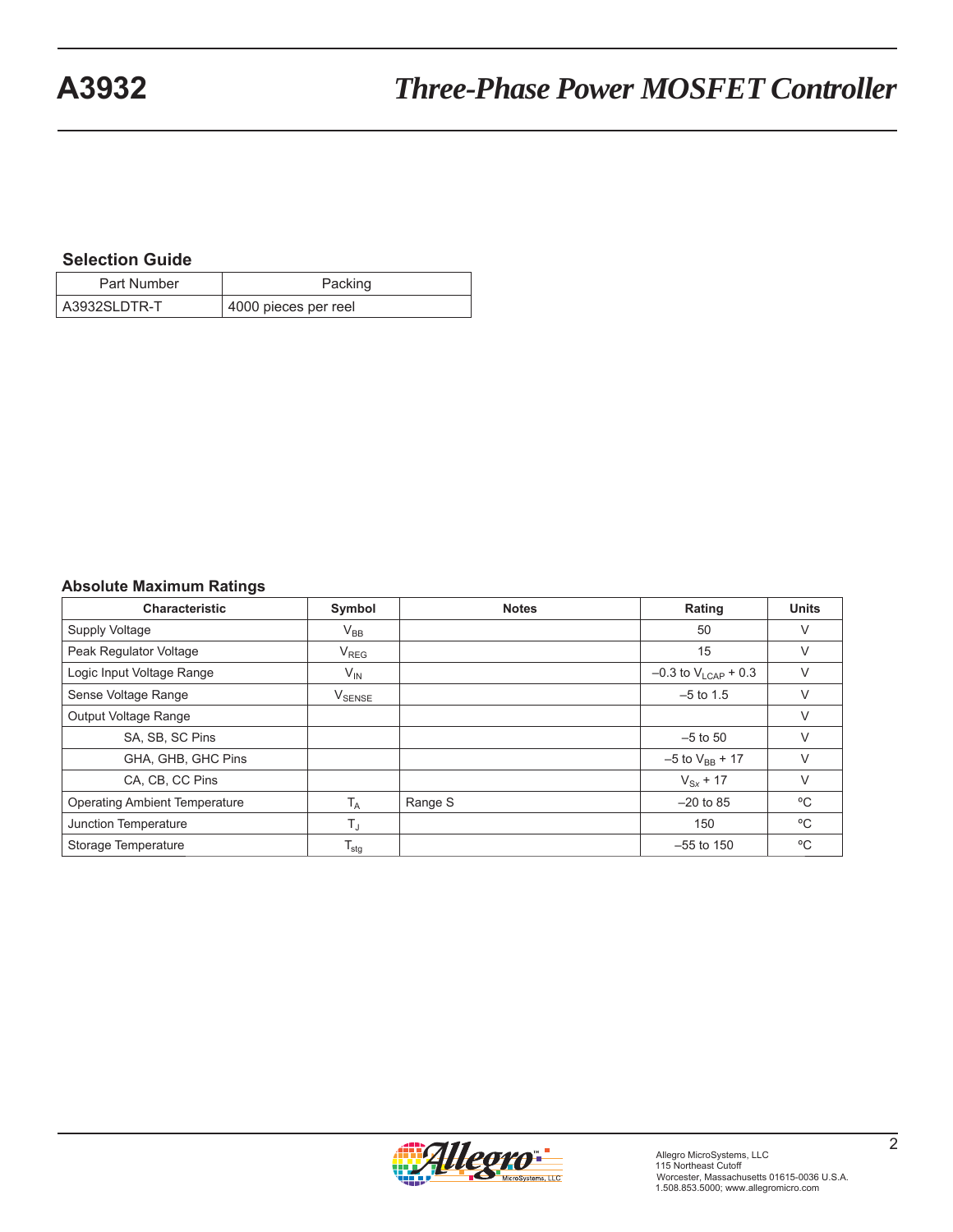## **Pin-Out Diagram**

38-pin TSSOP (suffix LD)



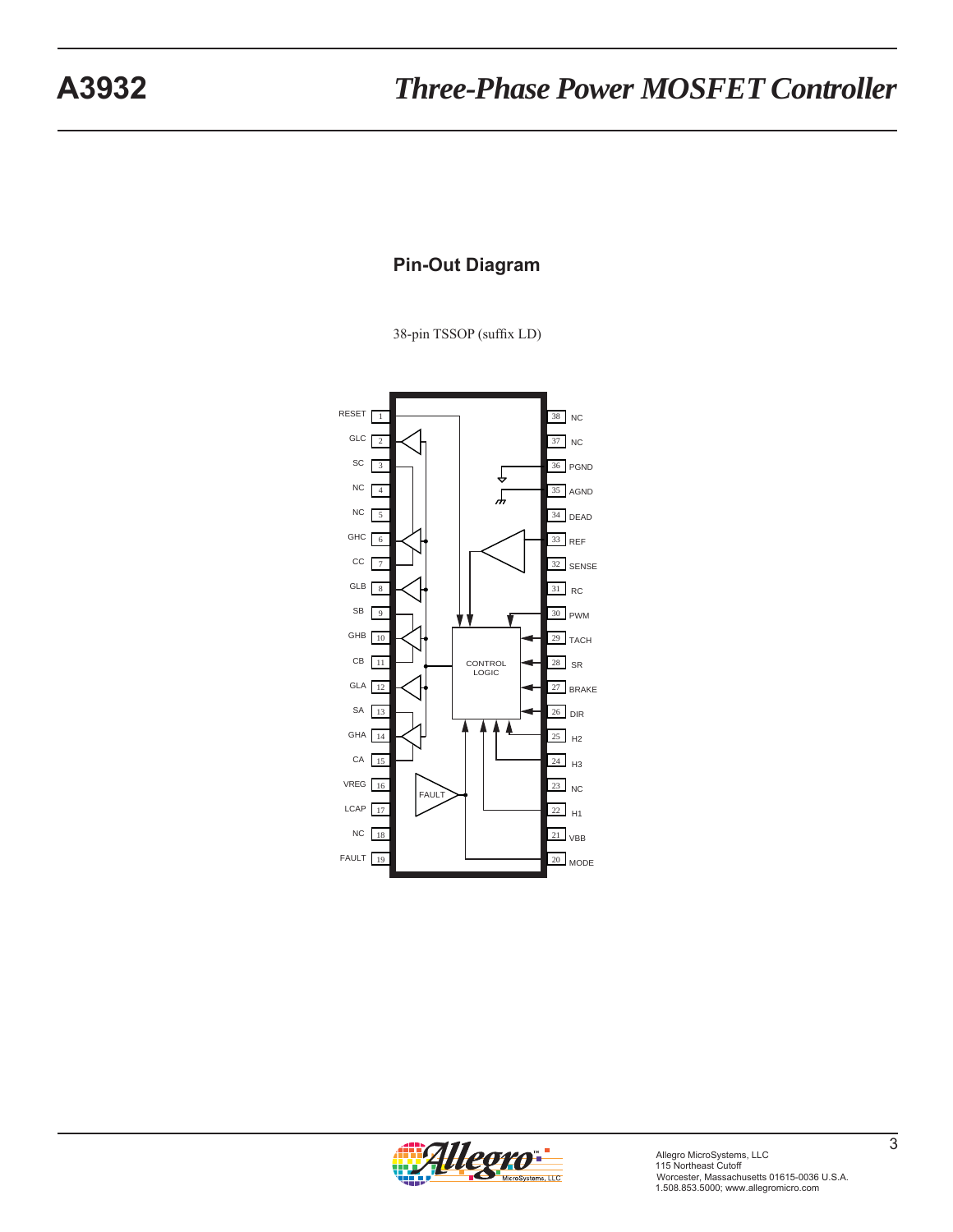



NOTE — For 12 V applications, VBB is shorted to VREG. The  $V_{REG}$  absolute maximum rating (15 V) must not be exceeded.

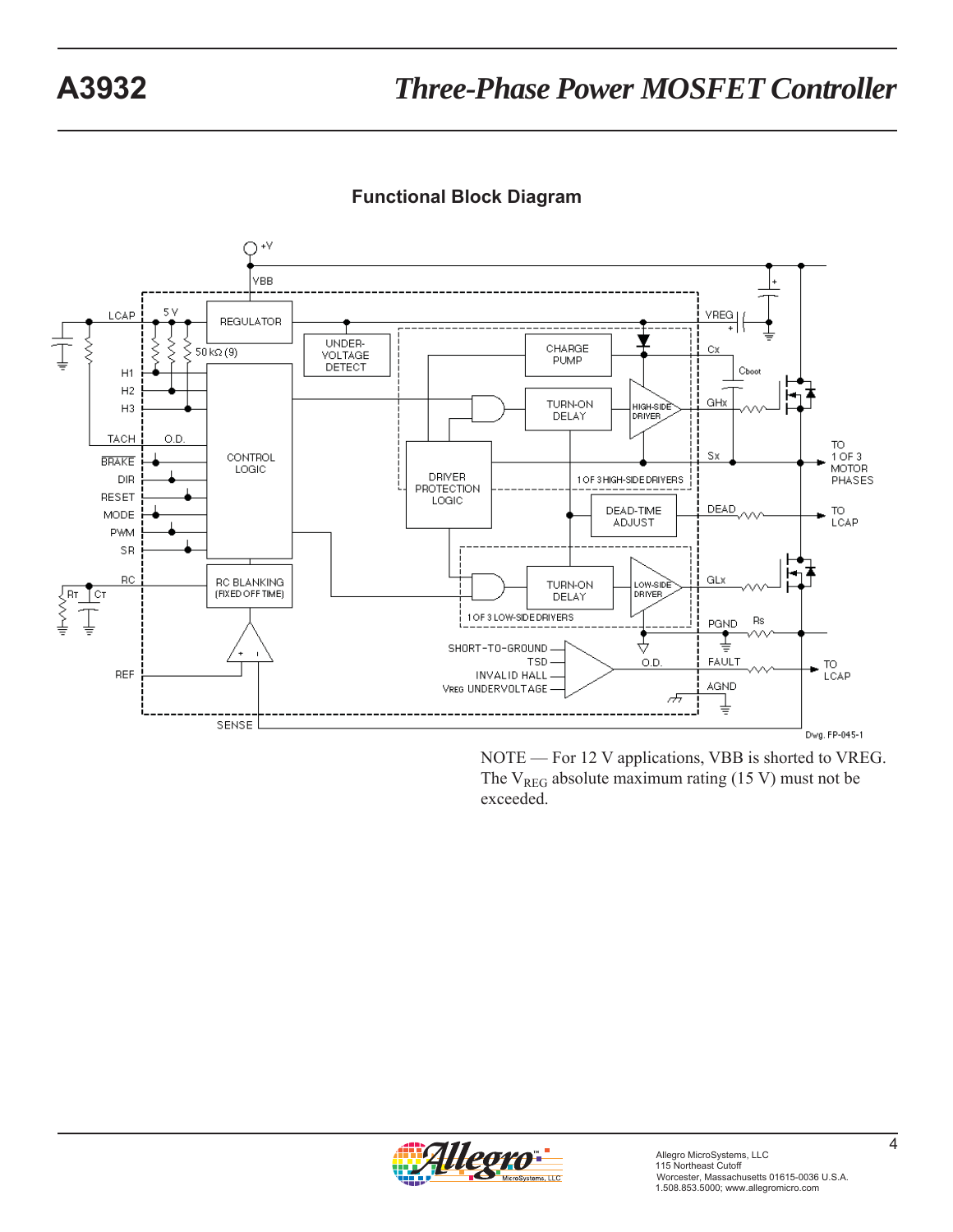# **ELECTRICAL CHARACTERISTICS: unless otherwise noted at**  $T_A = 25^{\circ}$ **C; V<sub>BB</sub> = 18 V to 50 V; C<sub>LCAP</sub>,**  $C_{boot} = 0.1 \mu F$ ;  $C_{REG} = 10 \mu F$ ;  $C_{load} = 3300 \mu F$ ;  $f_{PWM} = 22.5 \mu Hz$  Square Wave; Two Phases Active.

| <b>Parameter</b>                  | <b>Symbol</b>                 | <b>Conditions</b>                                   | Min                      | <b>Typ</b>                      | <b>Max</b>               | <b>Units</b> |  |  |  |
|-----------------------------------|-------------------------------|-----------------------------------------------------|--------------------------|---------------------------------|--------------------------|--------------|--|--|--|
| <b>Supply Current</b>             |                               |                                                     |                          |                                 |                          |              |  |  |  |
| Quiescent Current                 | $I_{BB}$                      | RESET high, coast mode, stopped                     | $\overline{\phantom{0}}$ | $\qquad \qquad -$               | 8.0                      | mA           |  |  |  |
| Reference Voltage                 | $V_{LCAP}$                    | $I_{LCAP} = -3 mA$                                  | 4.75                     | 5.0                             | 5.25                     | V            |  |  |  |
| <b>Output Voltage</b>             | $V_{REG}$                     | $V_{BB}$ = $V_{REG} \le 15$ V, $I_{REG}$ = -10 mA   | 10.8                     | $\overline{\phantom{0}}$        | 13.2                     | V            |  |  |  |
|                                   |                               | $18 V \le V_{BB} \le 50 V$ , $I_{BFG} = -10 mA$     | 12.4                     | 13                              | 13.6                     | $\vee$       |  |  |  |
|                                   |                               | $V_{BB}$ = 13.2 V to 18 V, $I_{REG}$ = -10 mA       | $\overline{\phantom{0}}$ | $V_{BB} - 2.5$                  |                          | $\vee$       |  |  |  |
| <b>Output Voltage Regulation</b>  | $\Delta V_{REG(\Delta IREG)}$ | $I_{\text{REG}}$ = -1 to -30 mA, coast              | $\overline{\phantom{0}}$ | 25                              | $\qquad \qquad -$        | mV           |  |  |  |
|                                   | $\Delta$ VREG( $\Delta$ VBB)  | $I_{REG}$ = -10 mA, coast                           | $\equiv$                 | 40                              | $\overline{\phantom{0}}$ | mV           |  |  |  |
| <b>Digital Logic Levels</b>       |                               |                                                     |                          |                                 |                          |              |  |  |  |
| Logic Input Voltage               | $V_{\text{IH}}$               | All inputs except SR                                | 2.0                      | $\overline{\phantom{0}}$        | $\qquad \qquad -$        | V            |  |  |  |
|                                   |                               | SR input only                                       | 3.0                      | $\qquad \qquad -$               | $\qquad \qquad -$        | V            |  |  |  |
|                                   | $V_{IL}$                      | All inputs except SR                                | $\overline{\phantom{0}}$ | $\qquad \qquad -$               | 0.8                      | V            |  |  |  |
|                                   |                               | SR input only                                       | —                        | $\qquad \qquad -$               | 1.8                      | V            |  |  |  |
| Logic Input Current               | $I_{\rm IH}$                  | $V_{IH}$ = 2 V                                      | $-30$                    | $\overline{\phantom{0}}$        | $-90$                    | μA           |  |  |  |
|                                   | $I_{IL}$                      | $V_{IL} = 0.8 V$                                    | $-50$                    | $\overline{\phantom{0}}$        | $-130$                   | μA           |  |  |  |
| <b>Gate Drive</b>                 |                               |                                                     |                          |                                 |                          |              |  |  |  |
| Low-Side Output Voltage           | $V_{GLxH}$                    | $I_{GLX} = 0$                                       |                          | $V_{REG} - 0.8$ $V_{REG} - 0.5$ | $\overline{\phantom{m}}$ | V            |  |  |  |
| High-Side Output Voltage          | $V_{GHxH}$                    | $I_{\text{GHx}} = 0$                                | 10.4                     | 11.6                            | 12.8                     | V            |  |  |  |
| <b>Pulldown Switch Resistance</b> | $r_{DS(on)}$                  | $I_{GLx}$ = 50 mA                                   | $\overline{\phantom{0}}$ | 4.0                             | $\qquad \qquad -$        | Ω            |  |  |  |
| <b>Pullup Switch Resistance</b>   | $r_{DS(on)}$                  | $I_{\text{GHx}}$ = -50 mA                           | $\overline{\phantom{0}}$ | 14                              | $\overline{\phantom{a}}$ | Ω            |  |  |  |
| Low-Side Output                   | $t_{rGLx}$                    | 10% to 90%, with Cload                              | —                        | 120                             | —                        | ns           |  |  |  |
| Switching Time                    | $t_{fGLx}$                    | 90% to 10%, with C <sub>load</sub>                  | $\overline{\phantom{0}}$ | 60                              | $\qquad \qquad -$        | ns           |  |  |  |
| <b>High-Side Output</b>           | $t_{rGHx}$                    | 10% to 90%, with Cload                              |                          | 120                             | —                        | ns           |  |  |  |
| Switching Time                    | $t_{fGHx}$                    | 90% to 10%, with Cload                              | —                        | 60                              | $\qquad \qquad -$        | ns           |  |  |  |
| Propagation Delay Time            | $t_{pr}$                      | GHx, GLx rising, $C_{load} = 0$                     | —                        | 220                             | $\qquad \qquad -$        | ns           |  |  |  |
| (PWM to gate output)              | $t_{\text{pf}}$               | GHx, GLx falling, $C_{load} = 0$                    | $\qquad \qquad -$        | 110                             | $\qquad \qquad -$        | ns           |  |  |  |
| Maximum Dead Time                 | $t_{\text{dead}}$             | GHx to GLx, $V_{DEAD} = 0 V$ , $C_{load} = 0$       | 3.5                      | 5.6                             | 7.6                      | μs           |  |  |  |
| Minimum Dead Time                 | $t_{\text{dead}}$             | GLx to GHx, $I_{DEAD} = 780 \mu A$ , $C_{load} = 0$ | 50                       | 100                             | 150                      | ns           |  |  |  |
|                                   |                               |                                                     |                          |                                 | Continued -              |              |  |  |  |

NOTES: 1. Typical Data is for design information only.

2. Negative current is defined as coming out of (sourcing) the specified device terminal.

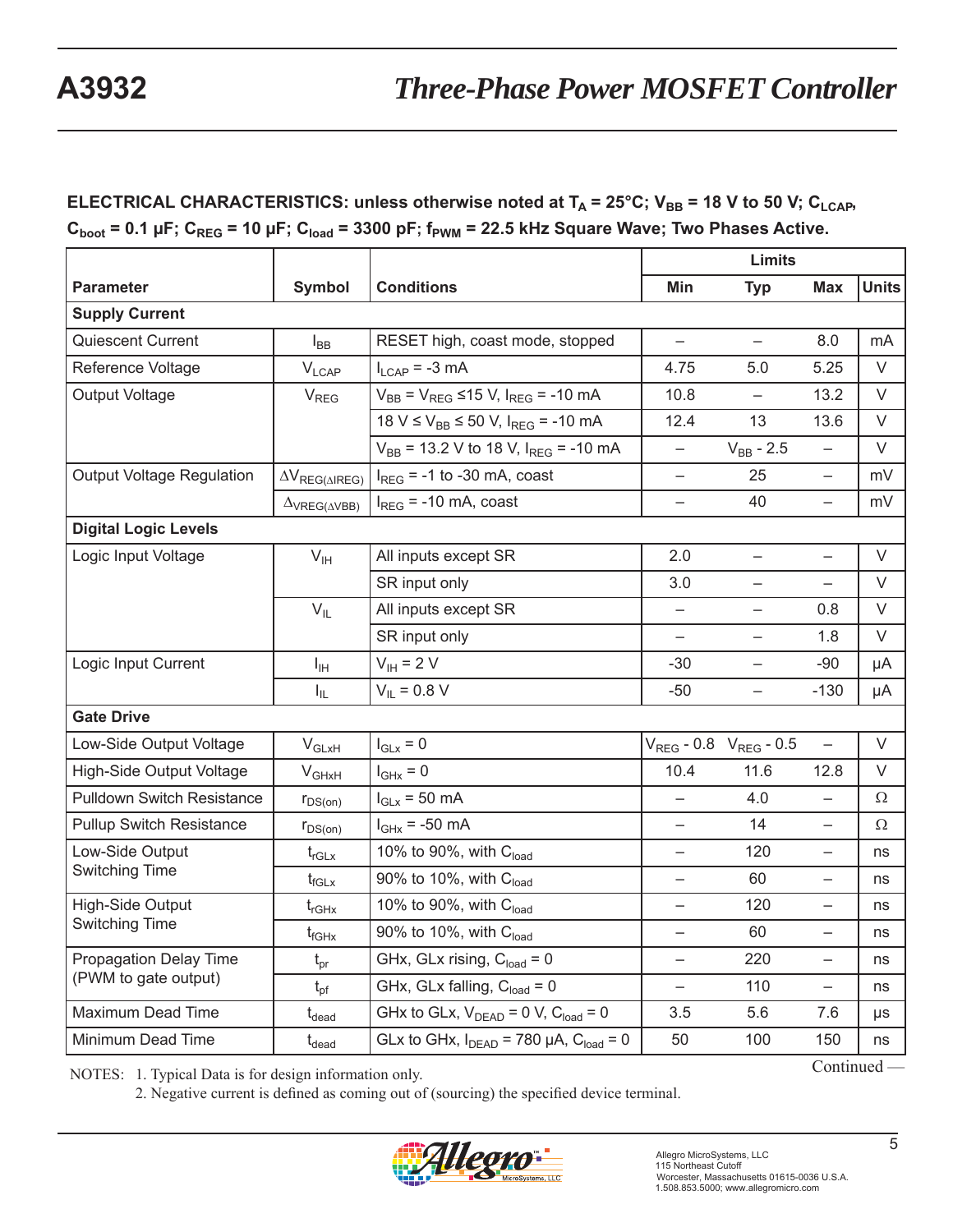# **ELECTRICAL CHARACTERISTICS: unless otherwise noted at**  $T_A = 25^{\circ}$ **C; V<sub>BB</sub> = 18 V to 50 V; C<sub>LCAP</sub>,**  $C_{boot}$  = 0.1 µF;  $C_{REG}$  = 10 µF;  $C_{load}$  = 3300 pF;  $f_{PWM}$  = 22.5 kHz Square Wave; Two Phases Active.

|                                                  |                           |                                                                   | <b>Limits</b>            |                          |                          |                |  |
|--------------------------------------------------|---------------------------|-------------------------------------------------------------------|--------------------------|--------------------------|--------------------------|----------------|--|
| <b>Parameter</b>                                 | Symbol                    | <b>Conditions</b>                                                 | Min                      | <b>Typ</b>               | <b>Max</b>               | <b>Units</b>   |  |
| <b>Bootstrap Capacitor</b>                       |                           |                                                                   |                          |                          |                          |                |  |
| <b>Bootstrap Charge Current</b>                  | $I_{\text{Cx}}$           |                                                                   | 100                      |                          |                          | mA             |  |
| <b>Bootstrap Output Voltage</b>                  | $V_{Cx}$                  | $V_{Sx} = 0$ , $I_{Cx} = 0$ , $V_{REG} = 13$ V                    | 10.4                     | 11.6                     | 12.8                     | V              |  |
| <b>Bootstrap Resistance</b>                      | $r_{Cx}$                  | $I_{Cx} = -50$ mA                                                 | $\overline{\phantom{0}}$ | 9.0                      | 12                       | Ω              |  |
| <b>Current Limit Circuitry</b>                   |                           |                                                                   |                          |                          |                          |                |  |
| Input Offset Voltage                             | $V_{io}$                  | $0 V \leq V_{IC} \leq 1.5 V$                                      | $\overline{\phantom{0}}$ | $\equiv$                 | ±5.0                     | mV             |  |
| <b>SENSE Input Current</b>                       | I <sub>SENSE</sub>        | $V_{IC} \ge 0$ V, $V_{ID} \le 1.5$ V                              |                          | $-25$                    |                          | μA             |  |
| <b>REFERENCE Input Current</b>                   | $I_{REF}$                 | $V_{IC} \ge 0$ V, $V_{ID} \le 1.5$ V                              | —                        | $\Omega$                 | —                        | μA             |  |
| <b>Blank Time</b>                                | $t_{\sf blank}$           | $R_T$ = 56 k $\Omega$ , $C_T$ = 470 pF                            |                          | 0.91                     |                          | $\mu s$        |  |
| RC Charge Current                                | $I_{RC}$                  |                                                                   | $-0.9$                   | $-1.0$                   | $-1.1$                   | m <sub>A</sub> |  |
|                                                  | $V_{RCL}$                 |                                                                   | 1.0                      | 1.1                      | 1.2                      | V              |  |
| <b>RC Voltage Threshold</b>                      | $V_{RCH}$                 |                                                                   | 2.7                      | 3.0                      | 3.3                      | V              |  |
| <b>Protection Circuitry</b>                      |                           |                                                                   |                          |                          |                          |                |  |
| <b>Bootstrap Charge Threshold</b>                | $I_{\text{Cx}}$           |                                                                   | $\overline{\phantom{0}}$ | $-9.0$                   | $\equiv$                 | mA             |  |
| Motor Short-to-Ground Monitor<br>$V_{DSH}$       |                           | $V_{BB}$ - $V_{SX}$ , high side on                                | 1.3                      | 2.0                      | 2.7                      | V              |  |
| <b>Undervoltage Threshold</b>                    | <b>UVLO</b>               | Increasing V <sub>REG</sub>                                       | 9.2                      | 9.7                      | 10.2                     | V              |  |
|                                                  |                           | Decreasing V <sub>REG</sub>                                       | 8.6                      | 9.1                      | 9.6                      | V              |  |
| <b>FAULT Output Voltage</b>                      | <b>V</b> <sub>FAULT</sub> | $I0 = 1 mA$                                                       |                          | $\overline{\phantom{0}}$ | 0.5                      | $\vee$         |  |
| <b>TACH Output Voltage</b>                       | V <sub>TACH</sub>         | $I_{\Omega}$ = 1 mA                                               | $\overline{\phantom{0}}$ | $\equiv$                 | 0.5                      | V              |  |
| <b>TACH Output Pulse Width</b><br>$t_{TACH}$     |                           | $I_{\text{O}} = 1 \text{ mA}$ , $C_{\text{TACH}} = 50 \text{ pF}$ | —                        | 0.75                     | $\equiv$                 | $\mu s$        |  |
| Thermal Shutdown Temp.                           | $T_{J}$                   |                                                                   | —                        | 165                      | $\equiv$                 | $^{\circ}C$    |  |
| Thermal Shutdown Hyster-<br>$\Delta T_J$<br>esis |                           |                                                                   | —                        | 10                       | $\overline{\phantom{0}}$ | $^{\circ}C$    |  |
| <b>Thermal Resistance</b>                        |                           | Package EQ Four-layer PCB                                         |                          | 37                       | $\overline{\phantom{0}}$ | $^{\circ}$ C/W |  |
|                                                  | $R_{\theta$ JA            | Package LD Four-layer PCB                                         |                          | 51                       |                          | $\degree$ C/W  |  |

NOTES:

1. Typical Data is for design information only.

2. Negative current is defined as coming out of (sourcing) the specified device terminal.

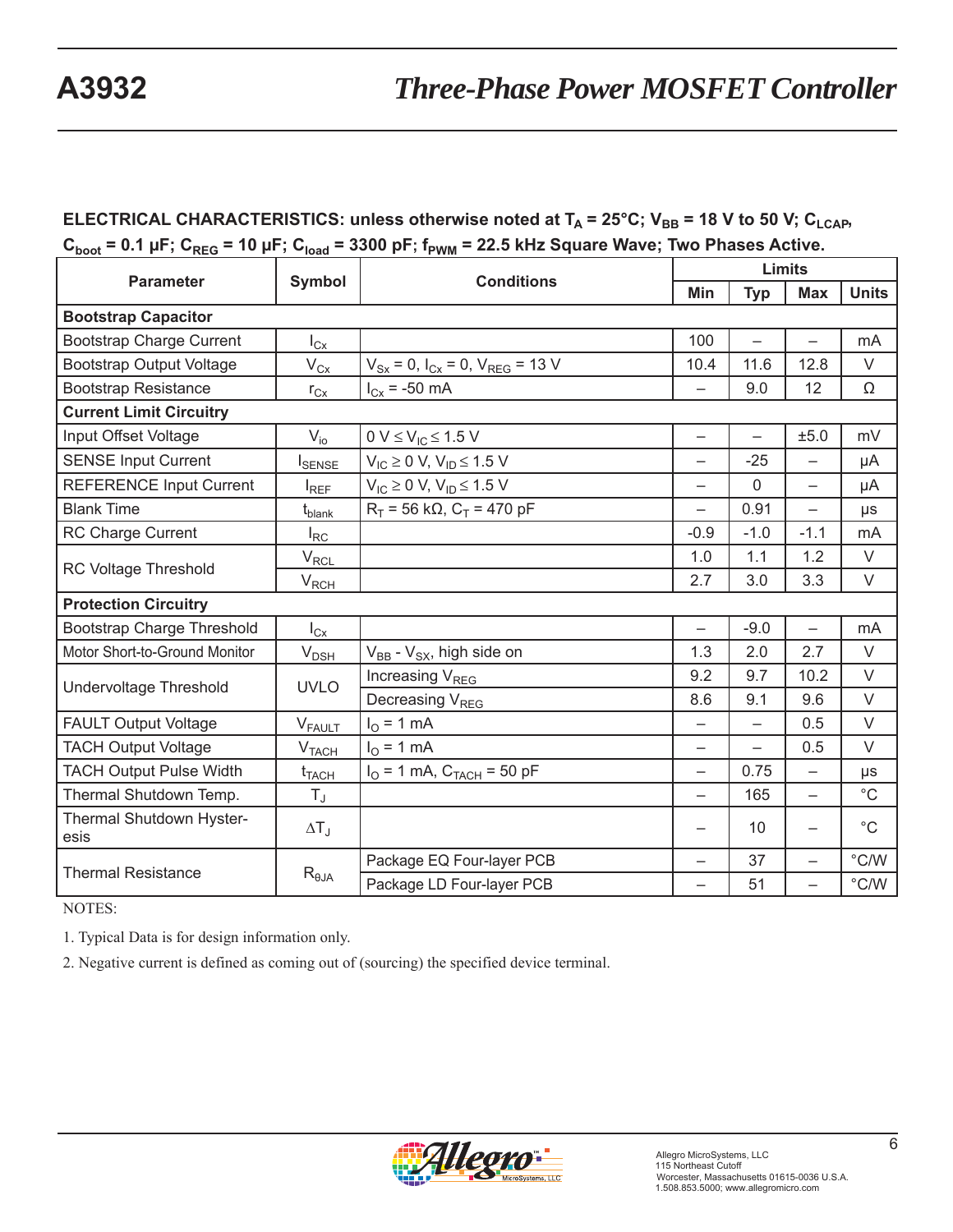#### **Terminal Descriptions**

**RESET** — A logic input used to enable the device, internally pulled up to  $V_{LCAP}$  (+5 V). A RESET = 1 will disable the device and force all gate drivers to 0 V, coasting the motor. A RESET  $= 0$  allows the gate drive to follow the commutation logic. The RESET = 1 overrides BRAKE.

**GLA/GLB/GLC** — Low-side, gate-drive outputs for external NMOS drivers. External series-gate resistors (as close as possible to the NMOS gate) can be used to control the slew rate seen at the power-driver gate, thereby controlling the di/dt and  $dv/dt$  of the SA/SB/SC outputs.  $GLx = 1$  (or "high") means that the upper half (PMOS) of the driver is turned on and its drain will source current to the gate of the low-side FET in the external motor-driving bridge.  $GLx = 0$  (or "low") means that the lower half (NMOS) of the driver is turned on and its drain will sink current from the external FET's gate circuit.

**SA/SB/SC** — Directly connected to the motor, these terminals sense the voltages switched across the load. These terminals are also connected to the negative side of the bootstrap capacitors and are the negative supply connections for the floating highside drivers.

**GHA/GHB/GHC** — High-side, gate-drive outputs for external NMOS drivers. External series-gate resistors can be used to control the slew rate seen at the power-driver gate, thereby controlling the di/dt and dv/dt of the SA/SB/SC outputs.  $GHx = 1$  (or "high") means that the upper half (PMOS) of the driver is turned on and its drain will source current to the gate of the high-side FET in the external motor-driving bridge.  $GHx =$ 0 (or "low") means that the lower half (NMOS) of the driver is turned on and its drain will sink current from the external FET's gate circuit.

**CA/CB/CC** — High-side connections for the bootstrap capacitors, positive supply for high-side gate drivers. The bootstrap capacitors are charged to approximately  $V_{REG}$  when the associated output Sx terminal is low. When the output swings high, the voltage on this terminal rises with the output to provide the boosted gate voltage needed for N-channel power MOSFETs.

continued next page

|  | MicroSystems, LLC |
|--|-------------------|

**LD Name** 1 RESET 2 GLC 3 SC 4,5,18, 23,37,38 NC 6 | GHC 7 CC 8 GLB  $9$  SB 10 GHB 11 CB 12 GLA 13 SA 14 GHA 15 CA 16 VREG 17 | LCAP 19 FAULT 20 MODE 21 VBB 22 H1 24 H3 25 H2 26 DIR 27 BRAKE 28 SR 29 | TACH 30 PWM 31 RC 32 SENSE 33 REF 34 DEAD 35 AGND 36 PGND

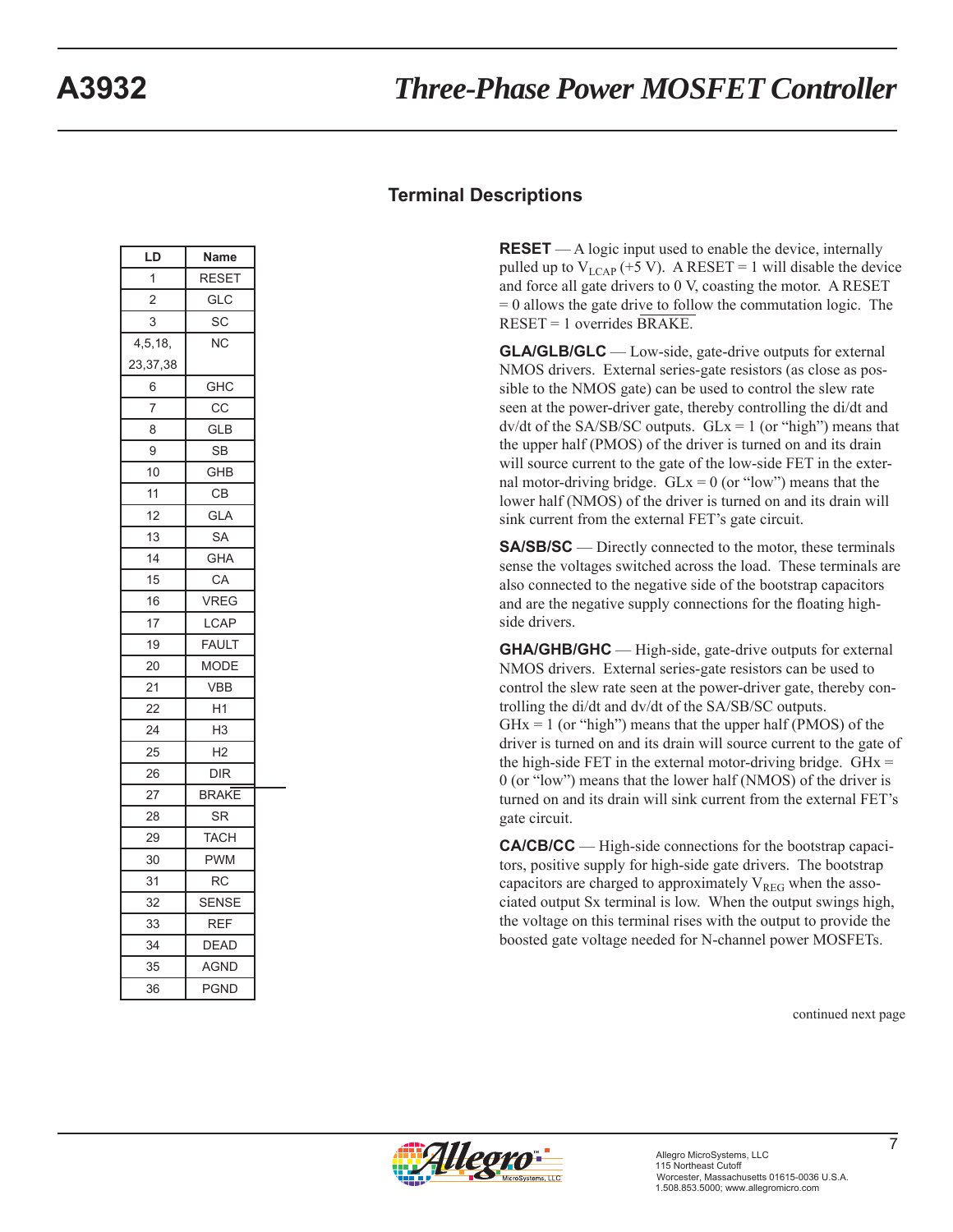## **Terminal Descriptions (cont'd)**

**FAULT** — Open-drain output to indicate fault condition; FAULT  $= 1$  (external pull-up) for any of the following:

1 – invalid HALL input code,

2 – undervoltage condition detected at VREG.

3 – thermal shutdown, or

4 – motor lead (SA/SB/SC) shorted to ground.

Except for a short-to-ground fault that only turns off the high-side drivers, faults will force a coast condition that turns off all power MOSFETs. Only the short-to-ground fault is latched but is cleared at each commutation. If the motor has stalled due to a short-to-ground being detected, toggling the RESET terminal or repeating a power-up sequence will clear the fault. Typically pulled up to  $V_{LCAP}$  (+5 V) with an external 5.1 kΩ resistor.

**MODE** — A logic input to set current-decay method, internally pulled up to  $V_{LCAP}$  (+5 V). When in slow-decay mode (MODE = 1), only the high-side MOSFET is switched off during a PWM-off cycle. The fast-decay mode (MODE =  $0$ ) switches both the high-side and low-side MOSFETs.

**H1/H2/H3** — Hall-sensor inputs; internally pulled up to  $V_{\text{LCAP}}$  $(+5 V)$ . Configured for 120 $^{\circ}$  electrical spacing.

**DIR** — A logic input to reverse rotation, see Commutation Truth Table. Internally pulled up to  $V_{LCAP}$  (+5 V).

**BRAKE** — An active-low logic input for a braking function.  $\overline{ABRAKE} = 0$  will turn on the low-side FETs and turn off the high-side FETs. This will effectively short-circuit the BEMF in the windings and brake the motor. The braking torque applied will depend on the speed. Internally pulled up to  $V_{LCAP}$  (+5 V).  $RESET = 1$  overrides  $BRAKE$  and will coast the motor.

**SR** — Synchronous rectification input. An  $SR = 0$  disables this feature, forcing current decay through the body diodes of the power MOSFETs. An  $SR = 1$  will result in appropriate highand low-side gate outputs to switch in response to a PWM-off command. Internally pulled up to  $V_{LCAP}$  (+5 V). See also the Input Logic table.

**TACH** — An open-drain digital output whose frequency is proportional to speed of rotation. A pulse appears at every HALL transition. Typically pulled up to  $V_{LCAP}$  (+5 V) with an external 5.1 kΩ resistor.

**PWM** — Speed control input, internally pulled up to  $V_{LCAP}$  $(+5 V)$ . A PWM = 0 turns off selected drivers. A PWM = 1 will turn on selected drivers as determined by H1/H2/H3 input logic. Holding  $PWM = 1$  allows speed/torque control solely by the internal current-limit circuit with the REF analog voltage. See also the Input Logic table .

**RC** — An analog input used to set the fixed off time with an external resistor  $(R_T)$  and capacitor  $(C_T)$ . The t<sub>blank</sub> time is controlled by the value of the external capacitor (see Applications Information). See Application Information.

**SENSE** — An analog input to the current-limit comparator. A voltage representing load current appears on this terminal during on time, when it reaches REF voltage, the comparator trips and load current decays for the fixed off-time interval. Voltage transients seen at this terminal when the drivers turn on are ignored for time  $t_{\text{blank}}$ .

 $REF$  — An analog input to the current-limit comparator. Voltage applied here with respect to AGND sets the peak load current.

$$
I_{peak} = V_{REF}/R_S.
$$

**VREG** — A regulated 13 V output; supply for low-side gate drive and bootstrap capacitor charge circuits. It is good practice to connect a decoupling capacitor from this terminal to AGND, as close to the device terminals as possible. This terminal should be shorted to  $V_{BB}$  for 12 V applications.

**VBB** — The A3932 supply voltage. It is good practice to connect a decoupling capacitor from this terminal to AGND, as close to the device terminals as possible.

**LCAP** — Connection for 0.1  $\mu$ F decoupling capacitor for the internal 5 V reference. This terminal can source no more than 3 mA for the DEAD input, TACH and FAULT outputs.

**DEAD** — An analog input. A resistor between DEAD and LCAP is selected to adjust the turn-off to turn-on time. This delay is needed to prevent shoot-through in the external power MOSFETs. See Applications Information for details on setting dead time.

**AGND** — The low-level (analog) reference point.

**PGND** — The return for all low-side gate drivers. This should be connected to the system power ground.

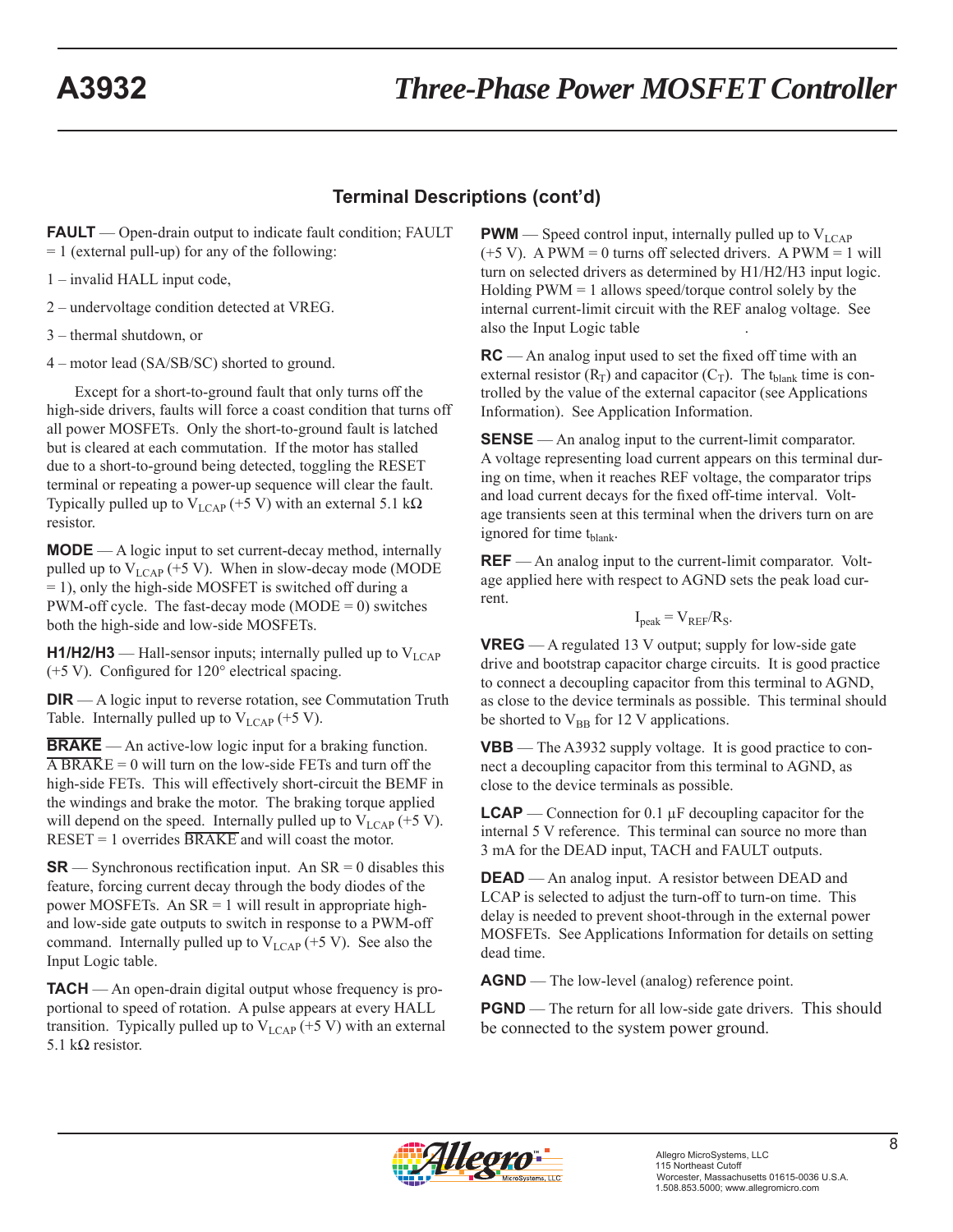|    |          | Logic Inputs |     |              |            |            | <b>Driver Outputs</b> |            |            |           | <b>Motor Terminals</b> |           |
|----|----------|--------------|-----|--------------|------------|------------|-----------------------|------------|------------|-----------|------------------------|-----------|
| H1 | H2       | H3           | DIR | <b>GLA</b>   | <b>GLB</b> | <b>GLC</b> | <b>GHA</b>            | <b>GHB</b> | <b>GHC</b> | <b>SA</b> | SB                     | <b>SC</b> |
|    | $\Omega$ |              |     | $\mathbf{0}$ | 0          |            |                       | $\Omega$   | $\Omega$   | H         | Ζ                      |           |
|    |          |              |     |              |            |            |                       |            |            |           | Н                      |           |
|    |          |              |     |              |            |            |                       |            |            |           | Н                      |           |
|    |          |              |     |              | U          |            |                       |            |            |           | Z                      | н         |
|    |          |              |     |              |            |            |                       |            |            |           |                        | H         |
|    |          |              |     |              |            |            |                       |            |            | н         |                        |           |
|    | 0        |              | 0   |              | 0          | 0          | 0                     |            |            |           | 7                      | Н         |
|    |          |              |     |              |            |            |                       |            |            |           |                        | н         |
|    |          |              |     |              |            |            |                       |            |            | н         |                        |           |
|    |          | ი            | 0   | 0            | ი          |            |                       |            |            | н         |                        |           |
|    |          |              |     |              |            |            |                       |            |            |           | Н                      |           |
|    |          |              |     |              |            |            |                       |            |            |           | н                      |           |

# **Commutation Truth Table**

## **Input Logic**

| <b>MODE</b> | <b>PWM</b> | SR | <b>RESET</b> | Operation                                                      |
|-------------|------------|----|--------------|----------------------------------------------------------------|
| 0           | 0          | 0  | 0            | PWM chop mode, fast decay, all drivers off                     |
| $\Omega$    |            | 0  | 0            | Peak current limit, selected drivers on                        |
|             | 0          |    | 0            | PWM chop mode. slow decay, selected low side drivers on        |
|             |            |    |              | Peak current limit, selected drivers on                        |
|             | 0          |    | 0            | PWM chop mode, fast decay with opposite of selected drivers on |
|             |            |    | 0            | Peak current limit, selected drivers on                        |
|             | 0          |    | 0            | PWM chop, slow decay with both low-side drivers on             |
|             |            |    |              | Peak current limit, selected drivers on                        |
|             |            |    |              | All gate drive outputs off, clear fault logic, coast           |

L = Low (less positive) level

H = High (more positive) level

 $X = Don't care$ 

 $Z =$  High impedance

1 = Active or true logic condition

0 = Inactive or false logic condition

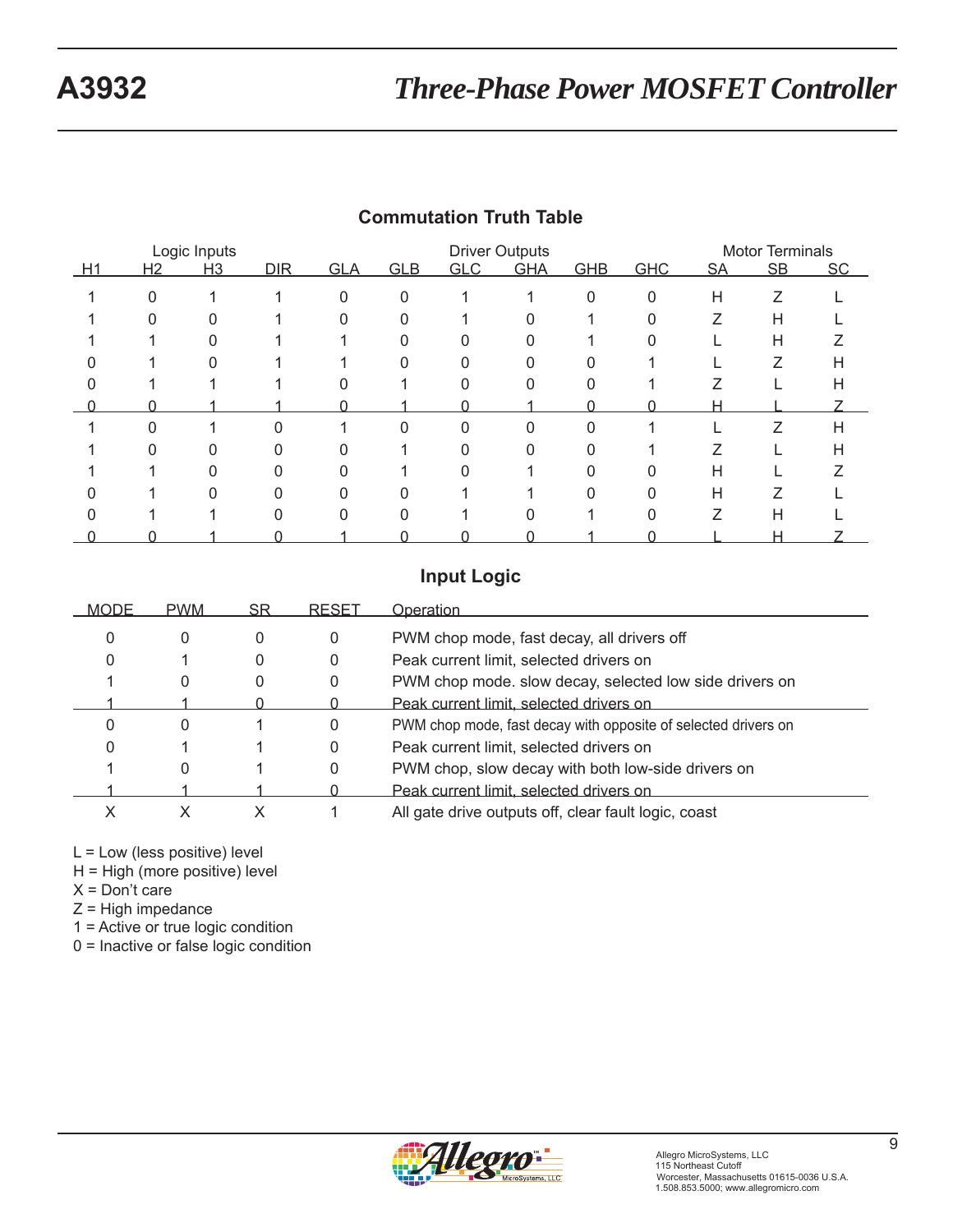#### **Applications Information**

**Synchronous Rectification.** To reduce power dissipation in the external MOSFETs, the A3932 control logic turns on the appropriate low-side and high-side driver during the load-current recirculation, PWM-off cycle. Synchronous rectification allows current to flow through the MODE-selected MOSFET, rather than the body diode, during the decay time. The body diodes of the SR power MOSFETs will conduct only during the dead time required at each PWM transition.

**Dead Time.** It is required to have a dead-time delay between a high- or low-side turn off and the next turn-on event to prevent cross conduction. The potential for cross conduction occurs with synchronous rectification, direction changes, PWM, or after a bootstrap capacitor charging cycle. The dead time is set by a resistor  $(R_{dead})$  between the DEAD terminal and LCAP  $(+5 V)$  and can be set between 100 ns and 5.5 μs.

The following equations are valid for  $R_{dead}$  between 5.6 k $\Omega$ and 470 kΩ. At 25°C,

 $t_{dead}$  (nom, ns) = 37 + (11.9 x 10-3 x (R<sub>dead</sub> + 500)) For predicting worst case, over voltage and temperature extremes,

> $t_{dead}$  (min, ns) = 10 + (6.55 x 10-3 x (R<sub>dead</sub> + 350))  $t_{dead}$  (max, ns) = 63 + (17.2 x 10<sup>-3</sup> x (R<sub>dead</sub> + 650))

For comparison with  $I<sub>DEAD</sub>$  test currents,

 $I<sub>DEAD</sub> = (V<sub>LCAP</sub> - V<sub>be</sub>)/(R<sub>dead</sub> + R<sub>int</sub>)$ where (nominal values)  $V_{LCAP} = 5 V$ ,  $V_{be} = 0.7 V$  at 25°C, and  $R_{int} = 500 \Omega$ .

Rather than use R<sub>dead</sub> values near 470 k $\Omega$ , set DEAD = ground ( $V_{DEAD} = 0$  V), which activates an internal ( $I_{DEAD} =$ 10 μA) current source.

The choice of power MOSFET and external series gate resistance determines the selection of the dead-time resistor. The dead time should be made long enough to cover the variation of the MOSFET gate capacitance and series gate resistance (both external and internal to the A3932) tolerances.

**Decoupling.** The internal reference, V<sub>REG</sub>, supplies current for the gate-drive circuit. As the gates are driven high they will require current from an external capacitor to support the transients. This capacitor should be placed as close as possible to the  $V_{REG}$  terminal. Its value should be at least 20 times larger than the bootstrap capacitor. The bootstrap capacitor.

Additionally, a 0.1 μF (or larger) decoupling capacitor should be connected between LCAP and AGND as close to the device terminals as possible.

**Protection Circuitry.** The A3932 has several protection features:

1) **Bootstrap Circuit.** The bootstrap capacitor is charged whenever a low-side MOSFET is on, Sx output goes low, and the load current recirculates. This happens constantly during normal operation. The high-side MOSFET will not be allowed to turn on before the charging has decayed to less than approximately 9 mA. No fault will be registered.

When a phase's high-side driver is on for a long time (100%) duty cycle operation) its charge pump is designed to maintain  $V_{GS}$  > 9 V on the bridge FET if  $I_{GHx}$  (the load on the gate driver)  $< 10$  μA.

2) **Hall Invalid.** Illegal codes for the HALL inputs (000 or 111) will force a fault and coast the motor. Noisy Hall lines may cause double TACH pulses and, therefore, code errors that produce faults. Additional external pullup loading and filtering may be required depending on the system.

3) **VREG Undervoltage.** An internal regulator supplies the low-side gate driver and the bootstrap charge current. It is critical to ensure that  $V_{REG}$  is at the proper level before enabling any of the outputs. The undervoltage circuit is active during power-up and will force a motor coast condition (all gate drives, GHx and  $GLx =$ 0) until  $V_{REG}$  is greater than approximately 9.7 V.

4) **Thermal Shutdown.** A junction temperature greater than 165°C will signal a fault and coast the motor (all gate drives LOW). If the junction temperature then falls to less than 155°C (hysteresis), the fault will be cleared.

5) **Motor Lead Shorted to Ground.** The A3932 will signal a fault if a motor lead is shorted to ground. A short to ground is assumed after a high side is turned on and greater than 2 V is measured between the drain  $(V_{BB})$  and source (SA/SB/SC) of the high-side power MOSFET. This fault is cleared at the beginning of each commutation. If a stalled motor results from a fault, the fault can only be cleared by toggling the RESET terminal or by a power-up sequence.

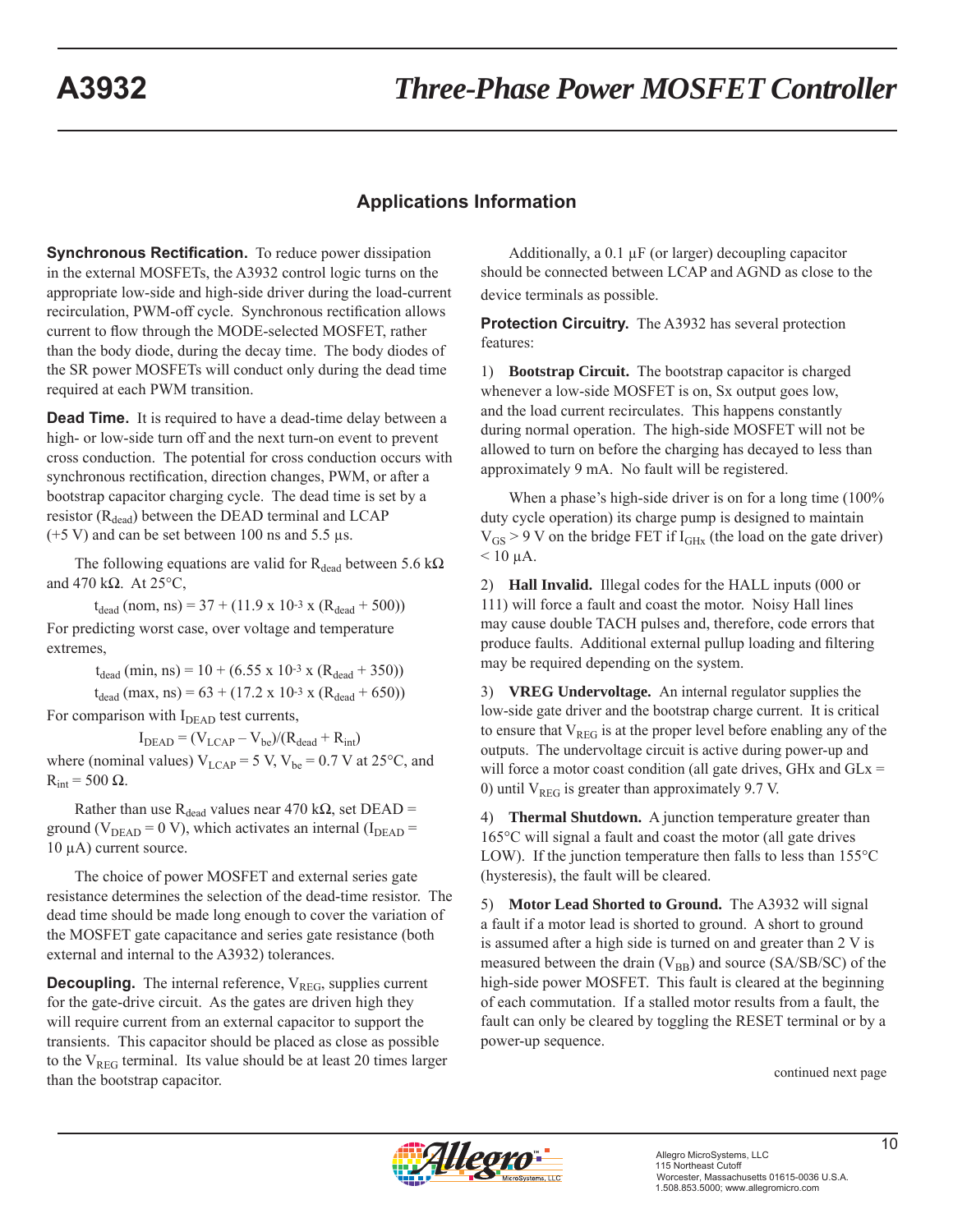# **Applications Information (cont'd)**

**Current Control.** Internal fixed off-time PWM circuitry is implemented to limit load current to a desired value. When a high-side and low-side MOSFET are turned on, current will increase in the motor winding until it reaches a value given by

$$
I_{TRIP} \approx V_{REF}/R_S.
$$

At the trip point, the sense comparator resets the sourceenable latch, turning off the high-side driver. Load inductance causes the current to recirculate (decay) for the fixed off time. The current path during recirculation is determined by the configuration of the MODE and SR inputs.

An external resistor  $(R_T)$  and capacitor  $(C_T)$ , connected in parallel from the RC terminal to AGND, are used to set the fixed off-time period ( $t_{off} = R_T \times C_T$ ).  $R_T$  should be in the range of 10 kΩ to 500 kΩ. The t<sub>off</sub> should be in the range of 10 μs to 50 μs. Larger values for  $t_{off}$  can result in audible noise problems.

Torque control can be implemented by varying the REF input voltage as long as the PWM input stays high. If direct control of the torque/current is desired by PWM input, a voltage can be applied to the REF input to set an absolute maximum current limit.

**PWM Blank.** The capacitor  $(C_T)$  also serves as the means to set the blank time duration. At the end of the PWM off cycle, a high-side gate selected by the commutation logic will turn on. At this time, large current transients can occur during the reverse recovery time  $(t_{rr})$  of the intrinsic body diodes of the external power MOSFETs. To prevent false tripping of the current-sense comparator, the blank function disables the comparator for a time

$$
t_{\text{blank}} = 1.9 \times C_T / (0.001 - [2/R_T])
$$

The user must ensure that  $C_T$  is large enough to cover the current-spike duration.

**Braking.** The A3932 will dynamically brake by forcing all low-side MOSFETs on and all high-side MOSFETs off. This will effectively short-circuit the BEMF and brake the motor. During braking, the load current can be approximated by:

 $I_{\text{BRAKE}} = V_{\text{BEMF}}/R_L$ 

Because the load current does not flow through the sense resistor during a dynamic brake, care must be taken to ensure that the power MOSFET's maximum ratings are not exceeded.

 $RESET = 1$  overrides  $BRAKE$  and turns all motor bridge FETs off, coasting the motor.

**Low-Voltage Operation.** Although VREG can be connected to VBB for 12 V systems, the  $V_{REG}$  maximum rating of 15 V must be observed *including* transients. If transients cannot be adequately controlled, use VREG in the regulator mode (not connected to VBB). With  $V_{BB}$  less than 18 V, the  $V_{REG}$  output voltage level specification may not be met. Note that in this mode the VREG undervoltage threshold may leave the system with little headroom if  $V_{BB}$  is less than 12 V.

**Driving an H Bridge.** The A3932 may be used to drive an H bridge (e.g., a brush dc motor load) by hard wiring one state for the Hall inputs (e.g.,  $H1 = H2 = 1$  (HIGH),  $H3 = 0$  (LOW)). Leave the appropriate phase driver outputs floating (in this case CC, GHC, SC, and GLC because, from the Commutation Truth Table,  $SC = Z$ ). The DIR input controls the motor rotation while the PWM, MODE, and SR inputs control the motor current behavior as described in the Input Logic table.

**Layout.** Careful consideration must be given to PCB layout when designing high-frequency, fast-switching, high-current circuits.

1) The analog ground (AGND), the power ground (PGND), and the high-current return of the external MOSFETs (the negative side of the sense resistor) should return separately to the negative side of the motor supply filtering capacitor. This will minimize the effect of switching noise on the device logic and analog reference.

2) Minimize stray inductances by using short, wide copper runs at the drain and source terminals of all power MOSFETs. This includes motor lead connections, the input power buss, and the common source of the low-side power MOSFETs. This will minimize voltages induced by fast switching of large load currents.

3) Kelvin connect the SENSE terminal PC trace to the positive side of the sense resistor.